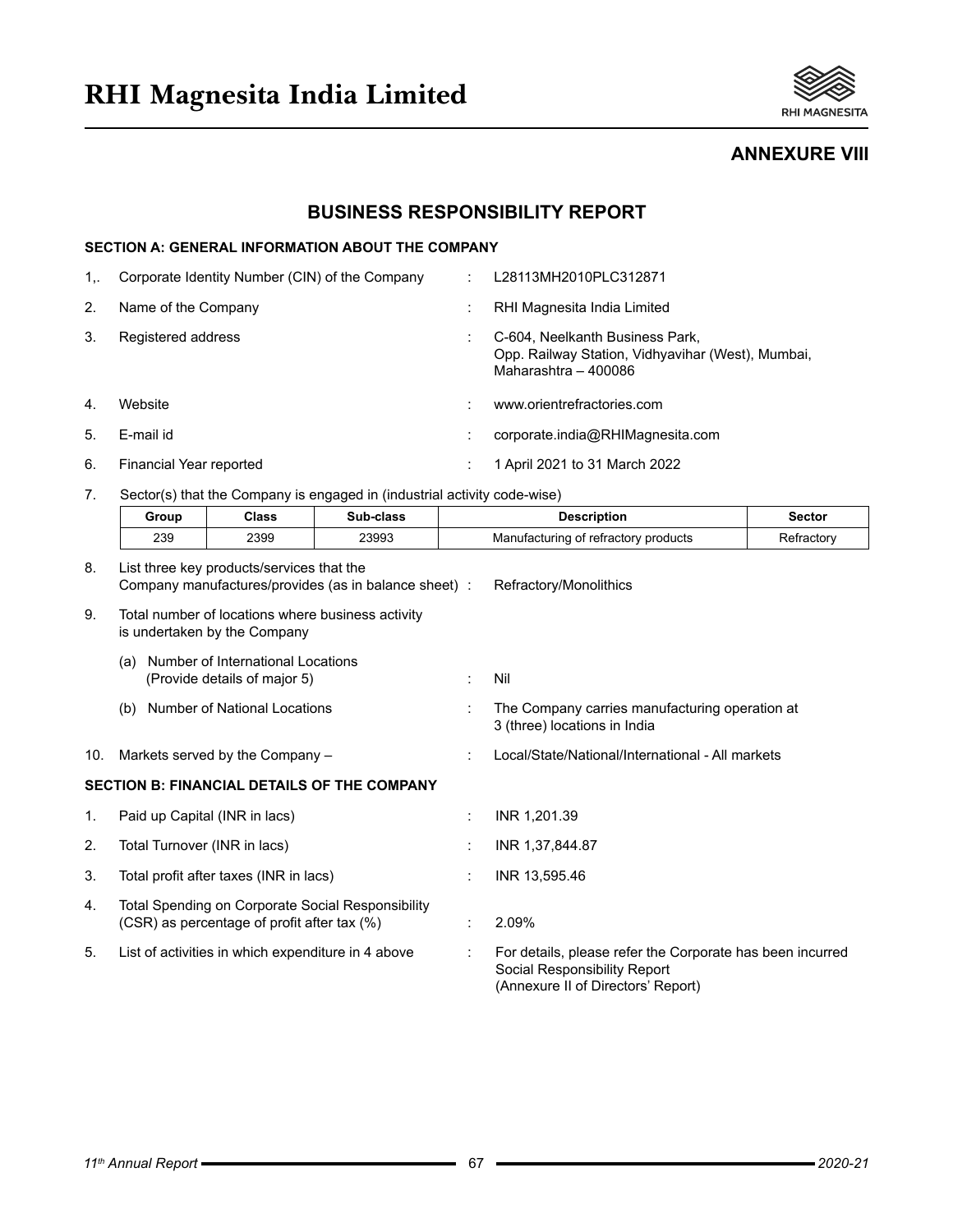# **RHI Magnesita India Limited**

#### **SECTION C: OTHER DETAILS**

- 1. Does the Company have any Subsidiary Company/ Companies? : Yes
- 2. Do the Subsidiary Company/Companies participate in the BR Initiatives of the parent company?
- 3. Do any other entity/entities (e.g. suppliers, distributors etc.) that the Company does business with, participate in the BR initiatives of the Company? If yes, then indicate the percentage of such entity/entities? [Less than 30%, 30-60%, More than 60%]

The Company does business with reputed organizations who undertake BR initiatives as per their respective organizational policies.

# **SECTION D: BR INFORMATION**

#### **1. Details of Director/Directors responsible for BR**

#### **a. Details of the Director/Director responsible for implementation of the BR policy/policies**

Yes

| <b>DIN Number</b> | 06500871                |
|-------------------|-------------------------|
| Name              | Mr. Parmod Sagar        |
| Designation       | Managing Director & CEO |

#### **b. Details of the BR head**

| DIN Number (if applicable) | Not Applicable                   |
|----------------------------|----------------------------------|
| Name                       | Mr. Purshottam Dass              |
| Designation                | Senior Vice President            |
| Telephone number           | +91 1493 2222 66                 |
| e-mail id                  | Purshottam.Dass@RHIMagnesita.com |

#### **2. Principle-wise (as per NVGs) BR Policy/policies**

#### **a. Details of compliance (Reply in Y/N)**

| No.   | Questions                                                                                                                                                           | P <sub>1</sub>                                                                                                                                                                                                                                                                       | P <sub>2</sub>                                                                                                                                                     | P <sub>3</sub> | <b>P4</b> | <b>P5</b> | P <sub>6</sub> | P7 | P <sub>8</sub> | P <sub>9</sub> |
|-------|---------------------------------------------------------------------------------------------------------------------------------------------------------------------|--------------------------------------------------------------------------------------------------------------------------------------------------------------------------------------------------------------------------------------------------------------------------------------|--------------------------------------------------------------------------------------------------------------------------------------------------------------------|----------------|-----------|-----------|----------------|----|----------------|----------------|
| i.    | Do you have a policy/ policies for                                                                                                                                  | Y                                                                                                                                                                                                                                                                                    | Y                                                                                                                                                                  | Y              | Y         | Y         | Y              | Y  | Y              | Υ              |
| ii.   | Has the policy being formulated in consultation with<br>the relevant stakeholders?                                                                                  |                                                                                                                                                                                                                                                                                      | The policy (ies) has been framed keeping in mind the interests of the<br>stakeholders at large.                                                                    |                |           |           |                |    |                |                |
| iii.  | Does the policy conform to any national / international<br>standards?                                                                                               |                                                                                                                                                                                                                                                                                      | Various practices/processes emanating out of the policy(ies) conform to<br>national/international standards.                                                       |                |           |           |                |    |                |                |
| iv.   | Has the policy being approved by the Board?                                                                                                                         | Y                                                                                                                                                                                                                                                                                    | Y                                                                                                                                                                  | Υ              | Υ         | Y         | Y              | Y  | Y              | Y              |
|       | Is yes, has it been signed by MD/ owner/ CEO/<br>appropriate Board Director?                                                                                        |                                                                                                                                                                                                                                                                                      |                                                                                                                                                                    |                |           |           |                |    |                |                |
| V.    | Does the company have a specified committee of the<br>Board/Director/Official to oversee the implementation<br>of the policy?                                       | Y                                                                                                                                                                                                                                                                                    | Y                                                                                                                                                                  | Y              | Y         | Y         | Υ              | Y  | Y              | Υ              |
| vi.   | Indicate the link for the policy to be viewed online?                                                                                                               | https://www.orientrefractories.com/policies.htm                                                                                                                                                                                                                                      |                                                                                                                                                                    |                |           |           |                |    |                |                |
| vii.  | Has the policy been formally communicated to all<br>relevant internal and external stakeholders?                                                                    | The policy (ies) has been disseminated on the Intranet as well as on the<br>website of the Company.                                                                                                                                                                                  |                                                                                                                                                                    |                |           |           |                |    |                |                |
| viii. | Does the company have in-house structure to<br>implement the policy/ policies?                                                                                      | Y                                                                                                                                                                                                                                                                                    | Y                                                                                                                                                                  | Y              | Y         | Y         | Υ              | Y  | Y              | Y              |
| ix.   | Does the Company have a grievance redressal<br>mechanism related to the policy/ policies to address<br>stakeholders' grievances related to the policy/<br>policies? | The individual policies by and large prescribe a grievance redressal<br>mechanism for the stakeholders concerned. Wherever, the individual<br>policies do not explicitly state the grievance redressal mechanism,<br>grievances can be addressed to corporate india@RHIMagnesita.com |                                                                                                                                                                    |                |           |           |                |    |                |                |
| х.    | Has the company carried out independent audit/<br>evaluation of the working of this policy by an internal<br>or external agency?                                    |                                                                                                                                                                                                                                                                                      | The Internal Auditors of the Company review the implementation of<br>policies from time to time. No dedicated Business Responsibility audit<br>has been conducted. |                |           |           |                |    |                |                |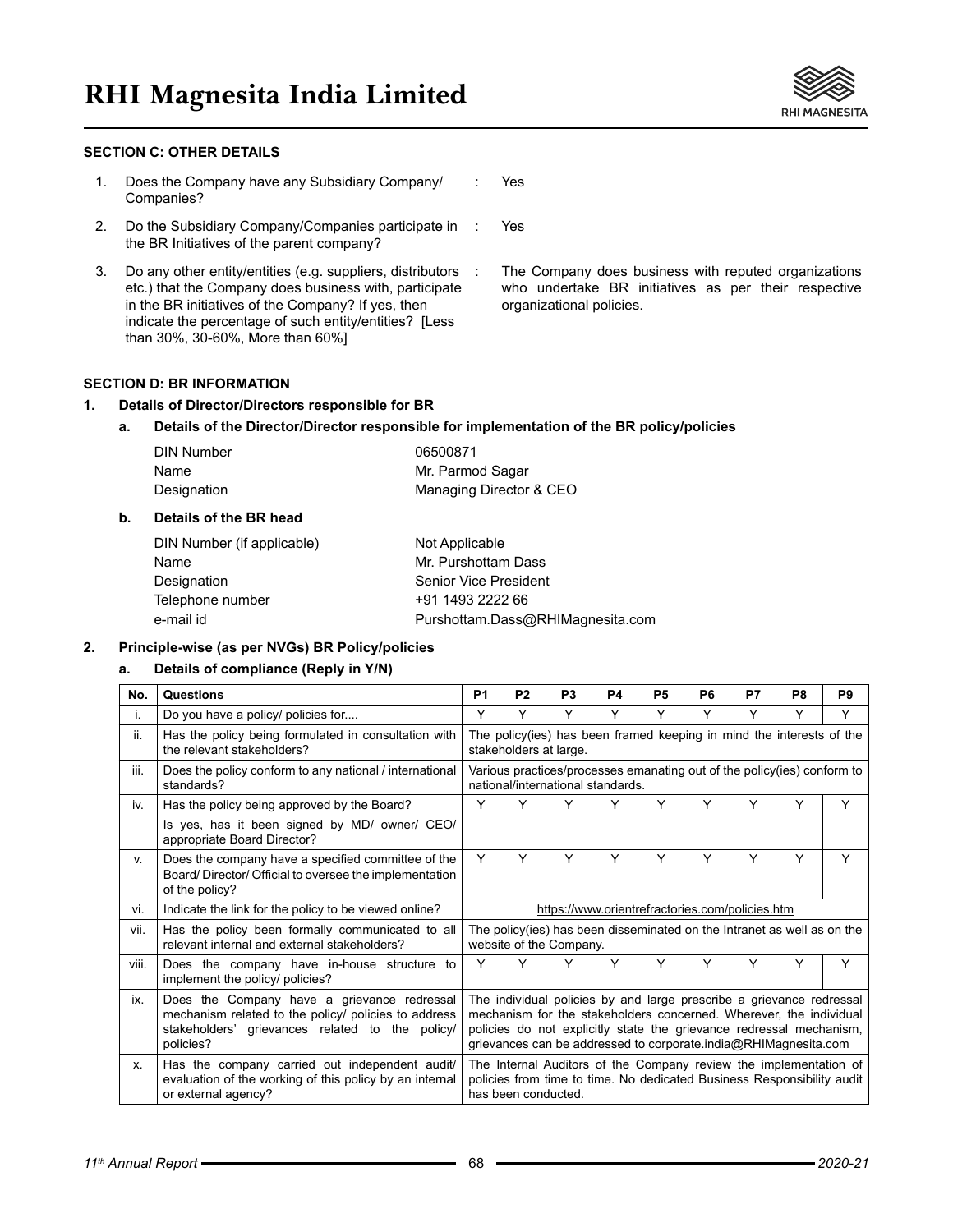

**b. If answer to the question at serial number 1 against any principle, is 'No', please explain why: (Tick up to 2 options)**

| No.  | <b>Questions</b>                                                                                                                        | P <sub>1</sub> | P <sub>2</sub> | P <sub>3</sub> | P4 | P <sub>5</sub> | P <sub>6</sub> | P7 | P <sub>8</sub> | P <sub>9</sub> |
|------|-----------------------------------------------------------------------------------------------------------------------------------------|----------------|----------------|----------------|----|----------------|----------------|----|----------------|----------------|
| ı.   | The company has not understood the Principles                                                                                           |                |                |                |    |                |                |    |                |                |
| ii.  | The company is not at a stage where it finds<br>itself in a position to formulate and implement<br>the policies on specified principles |                |                |                |    |                |                |    |                |                |
| iii. | The company does not have financial or<br>manpower resources available for the task                                                     | Not applicable |                |                |    |                |                |    |                |                |
| İV.  | It is planned to be done within next 6 months                                                                                           |                |                |                |    |                |                |    |                |                |
| v.   | It is planned to be done within the next 1 year                                                                                         |                |                |                |    |                |                |    |                |                |
| vi.  | Any other reason (please specify)                                                                                                       |                |                |                |    |                |                |    |                |                |

#### **3. Governance related to BR**

**a. Indicate the frequency with which the Board of Directors, Committee of the Board or CEO to assess the BR performance of the Company. Within 3 months, 3-6 months, Annually, More than 1 year**

The assessment is a continuous process and there is no defined frequency at which this assessment is done.

**b. Does the Company publish a BR or a Sustainability Report? What is the hyperlink for viewing this report? How frequently it is published?**

The Company annually upload BRR to its web site. BRR are available at https://www.orientrefractories.com

### **SECTION E: PRINCIPLE-WISE PERFORMANCE**

#### **Principle 1**

#### **Businesses should conduct and govern themselves with ethics, transparency and accountability**

1. **Does the policy relating to ethics, bribery and corruption cover only the company? Yes/ No. Does it extend to the Group/Joint Ventures/ Suppliers/Contractors/NGOs /Others?**

Our long-standing reputation for integrity is our most important asset. At RHI Magnesita, every employee, suppliers, contractors and Joint Ventures are responsible and accountable for upholding our high ethical values. In these challenging times, our unwavering commitment to integrity remains steadfast. We do not engage in, nor do we tolerate, corrupt behavior by our employees or suppliers. We employ a multi-faceted approach to prevent corruption. We have clear and unequivocal policies concerning improper payments, facilitation payments, gifts and hospitality, sponsorships and donations, and other areas of risk for public and private corruption.

Our anti-corruption program aims to prevent corrupt behavior and encourage people to report concerns. In 2020 we rolled out a system for Internal Audit, Risk & Compliance teams to monitor employees' gifts, entertainment, and hospitality requests across all regions. We also use a tool to detect excessive gifts and hospitality that could lead to conflicts of interest. Strong due diligence procedures remain in place for the appointment and extension of any contracts with third parties used in sales and promotion roles, which are subject to approval by Internal Audit, Risk & Compliance teams.

#### **2. How many stakeholder complaints have been received in the past financial year and what percentage was satisfactorily resolved by the management?**

During the year, there was no referral made under the Whistle Blower policy of the Company.

#### **Principle 2**

**Businesses should provide goods and services that are safe and contribute to sustainability throughout their life cycle.**

**1. List up to 3 of your products or services whose design has incorporated social or environmental concerns, risks and/or opportunities.**

The Company undertakes to assure safety and optimal resource use over the lifecycle of its products. The Company, being a material science & technology-oriented company continuously innovates and strives for optimal resource use over the life cycle of the products it manufactures.

Hexa rod stopper has been introduced in Market. The material required to produce will be lesser and life will be higher.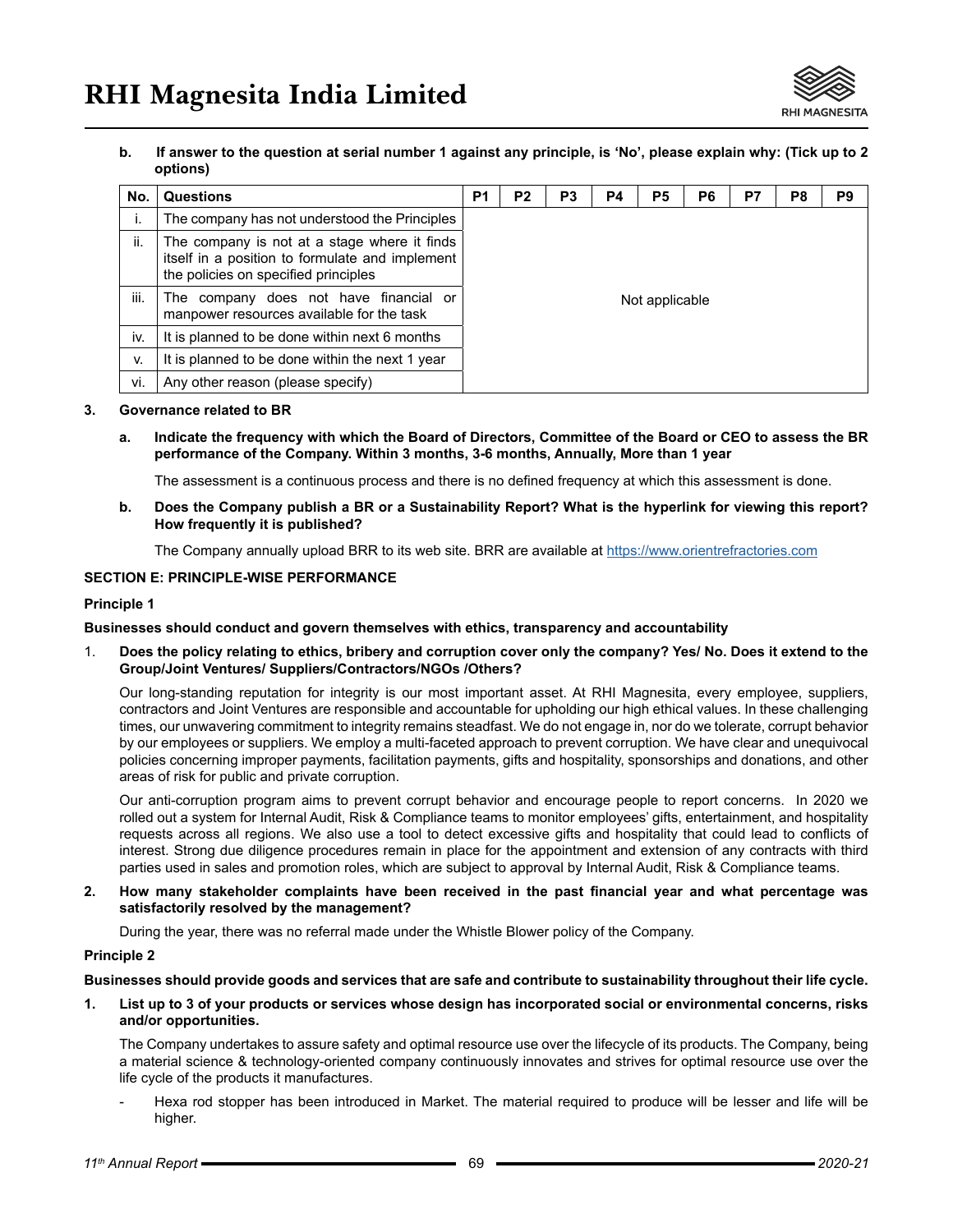

- New grade in slide plate has been introduced. Life of the plate is 25 percent more than the previous grade in use.
- Hybrid plug for purging has been introduced. The life of plug is much higher compared the previous design of plug.
- **2. For each such product, provide the following details in respect of resource use (energy, water, raw material etc.) per unit of product (optional):**
	- **a. Reduction during sourcing/production/ distribution achieved since the previous year throughout the value chain?**

We are Zero Discharge Company, therefore Unit consumption is not appropriate measure.

**b. Reduction during usage by consumers (energy, water) has been achieved since the previous year?**

Replacement of oil as fuel by CNG by converting more kilns and driers on CNG.

**3. Does the company have procedures in place for sustainable sourcing (including transportation)? If yes, what percentage of your inputs was sourced sustainably?**

The Company's integrated operations ensure sustainable usage of the available resources. Joint project opportunities amongst various business units improve efficiencies in sourcing besides resulting in product efficiencies.

Conscious efforts are made to ensure that everyone connected with the Company be it the designers, producers, value chain members, customers and recyclers are made aware of their responsibilities. The Company's efforts through Lean methodologies and Total productive maintenance initiative help in achieving operational efficiencies also resulting in energy conservation and sustainable operations. Usage of materials which are either recycled or capable of recycling assumes top priority.

**4. Has the company taken any steps to procure goods and services from local & small producers, including communities surrounding their place of work? If yes, what steps have been taken to improve their capacity and capability of local and small vendors?**

The Company's global and complex operations does not complement the procurement of goods and services from local and small producers in its location of manufacturing operations. However, the Company interacts with the local & small producers at regular intervals on the business and quality requirements. Assured volumes instils confidence in them to supply quality products by adopting sustainable and safe practices. More local suppliers for metal parts have been developed last year. The Company from time to time provides training and guidance on optimum use of resources, thereby saving cost and time. This has resulted in the small producers manufacturing products which are benchmarks in quality, thereby gaining an edge over the market.

**5. Does the company have a mechanism to recycle products and waste? If yes what is the percentage of recycling of products and waste (separately as <5%, 5-10%, >10%).**

Duly recognizing that over-consumption results in unsustainable exploitation of the planet's resources, the business units in the Company are committed to promoting sustainable consumption, including recycling of resources.

The Company has sustainable processes in place to recycle the products and waste, post completion of the manufacturing life cycle.

The Company has an integrated value cycle mapping process. For example: Use of more than 16 % of recycled raw collected from different steel plants.

#### **Principle 3**

#### **Businesses should promote the wellbeing of all employees.**

Any organization is as good as the people who work for it. The trusting and caring ecosystem allows the Company to nurture a workforce that works passionately in tandem with its core values.

The Company is committed to providing equal opportunities both at the time of recruitment as well as during the course of employment irrespective of caste, creed, gender, race, religion, disability etc. The Company strives to keep the workplace environment safe, hygienic humane, upholding the dignity of the employees including conducting trainings and sending suitable communications on regular basis. The Company's strategic pillars for capability development, propelling performance, scaling up capability and the dedicated HR initiatives thereunder continue to facilitate constant upgradation of the skill and competency of the employees.

The dedicated learning and development programmes enhance the right skill sets and relevant knowledge to employees to achieve operational and futuristic benefits. The learning solutions are designed as per the training need analysis. Proactive steps and structured problem-solving mechanisms with focus on people issues and periodical communication on business related issues ensure cordial industrial relations.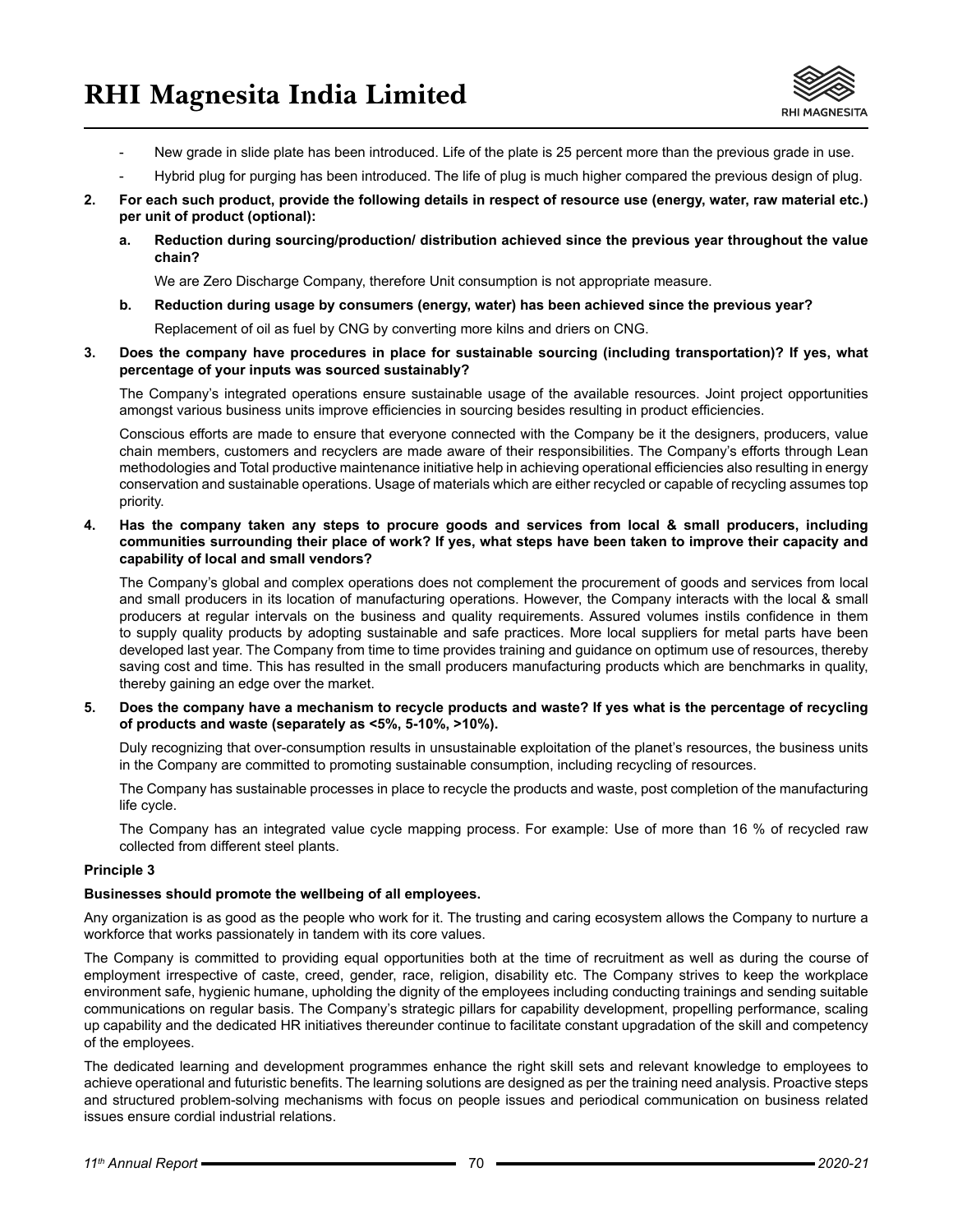# **RHI Magnesita India Limited**



Providing and maintaining a safe and hygiene working environment is a continuous process at RHIM. Periodic awareness sessions, training on usage of protective equipments, identifying and eliminating unsafe conditions are given top priority. Our plant is BS- OHSAS 18001-2007 certified for occupational health and safety management systems. The Company continues its commitment to employ and empower women and its initiatives such as friendly workplace policies for women, policy for prevention of sexual harassment, redressal mechanism in the form of Internal Complaints Committee, women welfare Committees etc. augurs well.

| 1. | Total number of employees.                                                 | 793                                                                       |
|----|----------------------------------------------------------------------------|---------------------------------------------------------------------------|
| 2. | Total number of employees hired on temporary/<br>contractual/casual basis. | 1,517                                                                     |
| 3. | Number of permanent women employees.                                       | 17                                                                        |
| 4. | Number of permanent employees with disabilities                            | -0                                                                        |
| 5. | Do you have an employee association that is<br>recognized by management?   | Yes. There is recognised trade union affiliated to trade union<br>bodies. |
| 6. | What percentage of your permanent employees is                             | 100 % workmen (which is 20% of the permanent employees)                   |

**members of this recognized employee association?** : are members of recognised employee association. **7. Number of complaints relating to child labour, forced labour, involuntary labour, sexual harassment in the last** 

| Category                                      | No of complaints filed<br>during the financial year | No of complaints pending as<br>on end of the financial year |
|-----------------------------------------------|-----------------------------------------------------|-------------------------------------------------------------|
| Child labour/forced labour/involuntary labour | Nil                                                 | Nil                                                         |
| Sexual harassment                             | Nil                                                 | Nil                                                         |
| Discriminatory employment                     | Nil                                                 | Nil                                                         |

**8. What percentage of your under mentioned employees were given safety & skill up-gradation training in the last year?** 

| <b>Category of employees</b>           | <b>Safety</b> | <b>Skill Upgradation</b> |
|----------------------------------------|---------------|--------------------------|
| <b>Permanent Employees</b>             | 90%           | 80%                      |
| <b>Permanent Women Employees</b>       | 100%          | 100%                     |
| Casual/Temporary/Contractual Employees | 90%           | 90%                      |
| <b>Employees with Disabilities</b>     | Nil           | Nil                      |

#### **Principle 4**

**Businesses should respect the interests of, and be responsive towards all stakeholders, especially those who are disadvantaged, vulnerable and marginalized**

#### **1. Has the company mapped its internal and external stakeholders?**

**financial year and pending, as on the end of the financial year.**

Yes. The Company has identified its internal and external stakeholders.

#### **2. Out of the above, has the company identified the disadvantaged, vulnerable & marginalized stakeholders?**

TThe Company's Corporate Social Responsibility (CSR) policy drives the initiatives undertaken by the Company towards the benefit of the disadvantaged, vulnerable and marginalized stakeholders. The systems and process in place to systematically identify stakeholders and for understanding their concerns and for engaging with them is reviewed from time to time. The feedback mechanism available for shareholders and customers to assess the services levels and other complaints follows the spirit laid down herein.

#### **3. Are there any special initiatives taken by the company to engage with the disadvantaged, vulnerable and marginalized stake holders?**

The Company on a periodical basis undertakes dedicated activities as a part of its CSR initiatives for the disadvantaged, vulnerable and marginalized stakeholders in and around the Company's factories/plants. Education, sports and health aids are provided to schools in rural/under-developed areas and to schools supporting differently abled children. The Company has been set up to build a skill bank of a technically competent and industry ready work force by providing specialized training based on National Council Vocational Training syllabus for the rural youth drawn from socially and economically backward sections of the society.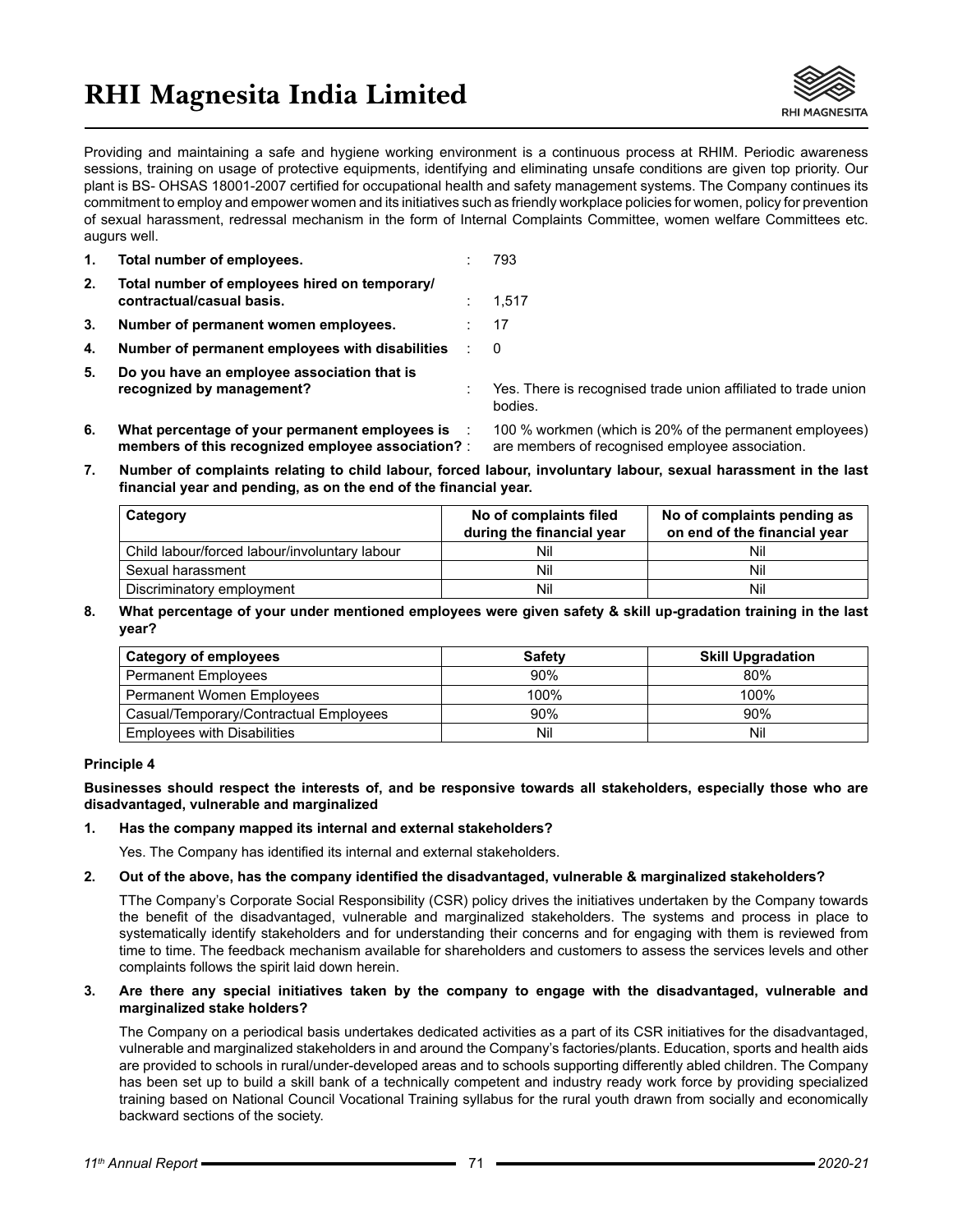

### **Principle 5**

#### **Businesses should respect and promote human rights**

**1. Does the policy of the company on human rights cover only the company or extend to the Group/Joint Ventures/ Suppliers/Contractors/NGOs/Others?**

The Company's policy on human rights is imbibed in its values represented in the Five Ethics and Four Cultural values of the Company. The alignment with this value system is expected out of any person dealing with the Company.

**2. How many stakeholder complaints have been received in the past financial year and what percent was satisfactorily resolved by the management?** Nil.

#### **Principle 6**

#### **Business should respect, protect, and make efforts to restore the environment**

**1. Does the policy related to Principle 6 cover only the company or extends to the Group/Joint Ventures/Suppliers/ Contractors/NGOs/others?** 

Safeguarding and protecting the environment is a shared value of the Company and its subsidiaries, joint ventures and associates. However, these companies have their own Safety, Health and Environment policies depending on the nature of their business and the local regulatory requirements. The Company's suppliers and contractors would be governed by their respective policies. The Company exercises due diligence in the selection of suppliers/contractors/others who are aligned with its value system.

**2. Does the company have strategies/ initiatives to address global environmental issues such as climate change, global warming, etc.?** 

Being in the manufacturing business, the Company has mechanisms in place to ensure compliance with the applicable environmental laws. The Company is committed to be an environment friendly organization and has a dedicated Environmental Policy. The Company is an active player in practicing initiatives to address environmental issues and ensuring sustainable development. For Bhiwadi Plant the Company has received the ISO 14001 certificate for their Environment Management Systems, ISO 45000 certificate for safety and occupational health Management System and ISO 9001 for Quality Management Systems. Plant is maintaining zero water discharge. Further, the Risk Management framework covering the Environmental risks is reviewed on a periodical basis and the steps that are required to be taken for mitigating the related risks are analyzed and implemented.

The Company also recognizes the significance of a greener belt by which several saplings are planted on a yearly basis to reduce the carbon footprint.

The Environment, Health and Safety (EHS) Policy of the Company is available at https://www.orientrefractories.com/ policies.htm

The Company is replacing cooling towers by chillers to reduce ground water consumption. The Company is also using cleaner fuel to reduce NOx and SOx generation and the Company is recycling its products after customer has disposed off after use. This way company is reducing CO2 emissions

#### **3. Does the company identify and assess potential environmental risks?**

Yes. Identification of potential environmental risks and the mitigation plan thereon is a continuous process. A report of the same is also placed before the Risk Management Committee of the Board of Directors on a periodical basis.

Further, the Company also ensures that the effluent/ emissions are within the permissible limits as prescribed by the statutory authorities.

#### **4. Does the company have any project related to Clean Development Mechanism?**

No, the Company has not undertaken any specific project related to the Clean Development Mechanism as per the Kyoto Protocol. However, Bhiwadi Plant is already certified for ISO 14001 & ISO 45001.

#### **5. Has the company undertaken any other initiatives on – clean technology, energy efficiency, renewable energy, etc.?**

The Company utilizes its resources in an optimal and responsible manner ensuring sustainability through reduction, reuse, re-cycling and managing waste. Appropriate measures to check and prevent pollution are undertaken and wherever required assessment of environmental consequences, if any, is taken up with due regard to public interest. Equitable sharing of access and commercialization of biological and other natural resources and associated traditional knowledge is encouraged. The Company seeks to improve its environmental performance by adopting cleaner production methods, promotion of energy efficient and environmentally friendly technologies. Suitable processes and systems are developed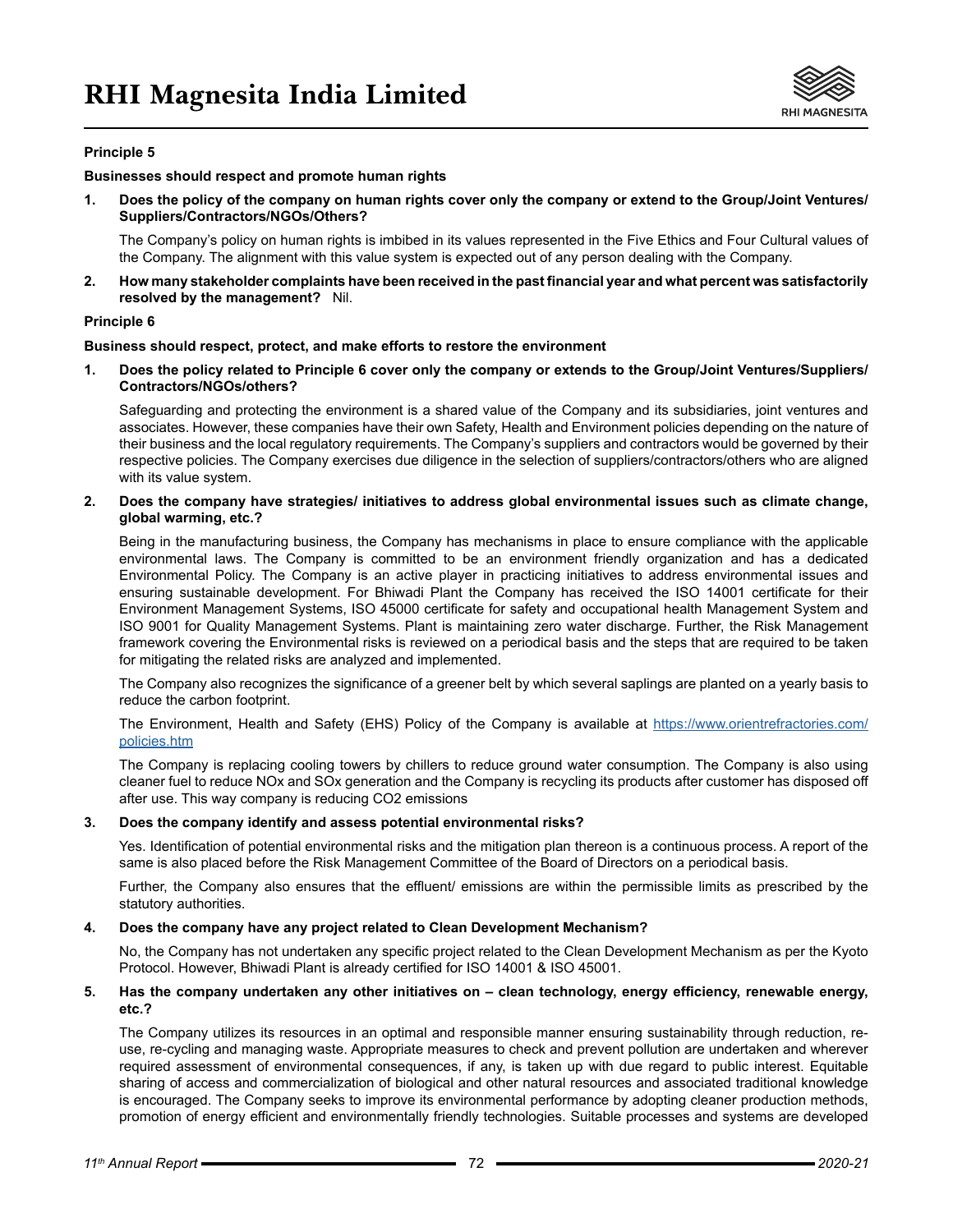

with contingency plans and processes that help in preventing, mitigating and controlling environmental damages caused due to the Company's operations.

For more details on the energy conservation initiatives - please refer Annexure IV of the Directors' report for the FY 2020-21.

**6. Are the Emissions/Waste generated by the company within the permissible limits given by CPCB/SPCB for the financial year being reported?**

Yes, the Company being in manufacturing business, at all times ensures compliance with the applicable environmental laws. The Environment Policy of the Company and the ISO-14001 certification of its facilities reiterates its commitment to be an environment friendly organization setting standards in environment management.

**7. Number of show cause/ legal notices received from CPCB/SPCB which are pending (i.e. not resolved to satisfaction) as on end of Financial Year. :** Nil

#### **Principle 7**

**Businesses, when engaged in influencing public and regulatory policy, should do so in a responsible manner**

- **1. Is your company a member of any trade and chamber or association? If Yes, Name only those major ones that your business deals with: Yes**
	- Indian Refractory Manufacturers Association
	- World Refractory Association through ultimate holding company RHI Mangesita N.V.
- **2. Have you advocated/lobbied through above associations for the advancement or improvement of public good?**

The Company is not actively involved in lobbying. However, as a responsible corporate citizen, the Company as a part of industry association makes recommendations/ representations before regulators and associations for advancement and improvement of industrial climate in India.

#### **Principle 8**

#### **Businesses should support inclusive growth and equitable development**

**1. Does the company have specified programmes/initiatives/projects in pursuit of the policy related to Principle 8?**

No, the Company does not have any specified programmes/initiatives/projects in pursuit of the policy related to Principle 8.

The Company believes that social responsibility is not just a corporate obligation that has to be carried out, but it is one's dharma.

Therefore, our philanthropic endeavors are a reflection of our spiritual conscience and this provides us a way to discharge our responsibilities to the various sections of the society.

The CSR Committee, constituted for implementation of the well-defined CSR policy laid out by the Company, reviews the spend to be made and the projects for which such funds need to be allocated. The CSR policy highlights the responsibility statement of the Company towards CSR, the principles guiding the initiative, the manner of implementation and the reporting thereof. Skill Development, education and health care are the priority focus areas for the CSR initiatives of the Company.

During Covid wave-2 Company has Vaccinated more than 4000 persons as a part of CSR. In health care domain the Company has organized health check-up camps to offer curative services and conducted awareness programmes on health issue. The Company has incurred running expenses of Ambulance to provide health support to the society. Water and sanitation facilities were also provided under CSR activities at various places. The Company has contributed to Clean Ganga Fund for cleanliness of water and manage drinking water. To conserve water and manage & dispose water, the Company has contributed to Chief Minister Fund of Rajasthan under Mukhya Mantri Jal Swalamban Abhiyan. To promote the education facility, the Company has renovated school building and toilets in surrounding areas, further provided necessary infrastructure & reading materials to girl hostel to promote girl child education.

#### **2. Are the programmes/projects undertaken through in-house team/own foundation/external NGO/government structures/any other organization?**

The Corporate Social Responsibility initiatives of the Company are implemented through an in-house team as well as through by direct contribution to various external NGOs e.g. Avtar Development Foundation, Grani Agro Rural Advancement and National Innovation, Rotary foundation, Rotary Club of Bhiwadi-Shakti Center for human care, The Earth Saviours Foundation etc.